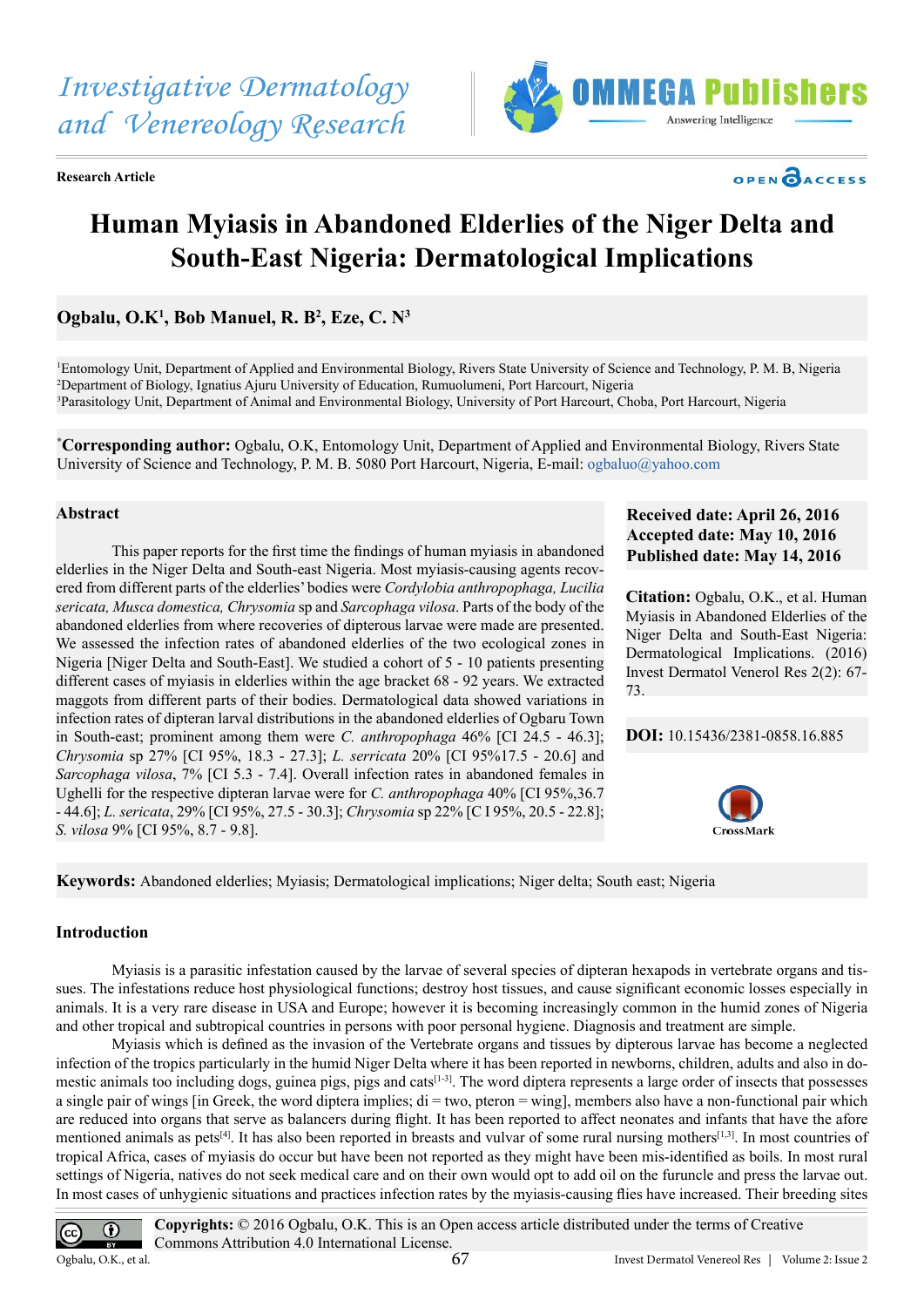

include refuse dumps, fishing ports, piggeries, carcasses of animals, public latrines, poultry droppings with its high moisture content and slaughter houses etc.

Cases of oral myiasis<sup>[1,5]</sup>, ocular myiasis<sup>[6,7]</sup>, genital<sup>[3]</sup> and nasal<sup>[8]</sup> had been documented. In most cases, unhygienic situations and other environmental factors promoted myiasis in most humid and dry zones of Nigeria. Other authors have reported on other aspects of myiasis dealing with cases where bodies were discovered late in houses[\[9\]](#page-6-5) and factors that promoted insects on carrion[s\[10,11\].](#page-6-6)

While some species included in this category, such as *Phaenicia sericata*, may frequently act as parasites for all or part of their larval development, more commonly, species in this classification are associated with dead tissues present in a wound and do not actually feed on living tissues. Another situation, termed "Pseudomyiasis or Accidental Myiasis," occurs when Dipteran larvae are accidentally ingested with food materials and pass through the digestive tract<sup>[\[12\]](#page-6-7)</sup>. Their presence in the gut of the animal will often trigger various gastric problems. These infestations are not to be confused with the obligatory infestations of mammal digestive tracts by species in the subfamily Muscinae and Gasterophilinae.

Anthropophilic arthropods like cockroaches (Blattodea), silver fish (Thysanura), house flies (Diptera) and house and dust mites (Acari) have moved their habitat inside human dwellings to become part of the human biocenose<sup>[13-15]</sup>. These arthropods, however, do not directly depend on humans. Synanthropic insects like filth flies, biting midges, no-see-ums, punkies, mosquitoes (Diptera) feed off humans directly through blood sucking or off excrements and garbage produced by humans. Some of these insects have adopted an endophilic lifestyle entering our homes to feed and rest. Like some stored product pests, some of the hematophagous insect species have lost their natural or peridomestic habitat and have become entirely dependent on domestic harbourage and humans. Forensic implications can be found in any area of entomology or acarology associated with human habitation. Forensic entomology is receiving much attention $[16]$ .

The distribution of myiasis is worldwide with more cases being reported from tropical, subtropical and warm temperate areas. However, the rapidity of international air travel and types of unhygienic wears and clothes transported permits this exotic tropical infestation to present in any region. Our focus for this study borders on neglect of the elderlies and associated infection with myiasis –causing flies. A close investigation and findings on the attraction of flies to living persons will call for care to the elderlies by both Government and individuals to offer basic needs and attention to the elderlies.

#### **Materials and Methods**

Ethical clearance was sought from the Department of Medical Laboratory Science of the Rivers State University of Science and Technology, Port Harcourt before commencing the study. Our sampling team was made up two health officers, four Post Graduate students of Medical Entomology and two academic researchers for each of the locations in the Niger Delta and South-east. Each personnel wore a white laboratory coat and was provided with pairs of hand gloves, facial masks, sterile instruments; forceps, spatula, cotton wools, glass Petri dishes and vials for the extraction of eggs and larvae before entering houses where abandoned elderlies were kept. Five samplers that were Final Year Entomology students of the Rivers State University of Science and Technology, Port Harcourt were used as samplers during the rainy season of 2014.

Our sampling was purposive and we sampled according to the number of people affected. During sampling, each abandoned victim was examined for eggs and larvae of dipterans [flies with a pair of wings]. Sampling was carried out weekly [7 am - 9 am] for one month depending on whether there were new reports or not, in cases of repeated infections, sampling continued and we obtained mean values on the eggs and/or larvae. Situations where we sampled just once did not have mean values and the results were presented as they were collected.

We assessed the infection rates of abandoned elderlies of two ecological zones in Nigeria [Niger Delta and South-East]. We studied a cohort of 5 - 10 patients presenting different cases of myiasis in elderlies within the age bracket 68 - 92 years. Larvae of different ages were extracted from different parts of the elderlies in the two ecological locations. Based on their sites of infection, five different types of myiases were diagnosed in the abandoned cases of the Niger Delta and South-East zones of Nigeria.

Number of cases sampled was recorded per location drawn from states of the two ecological zones; Niger Delta and South-East. The two zones were selected based on the fact that there were health issues on the presence of lesions and maggots in the skins of elderlies. The zones were different from each other; their terrains, humidity, temperature, rainfall and vegetation are not similar. On-site examinations / assessments were done and relations of the abandoned victims carried them into a screened canopy covered with mosquito nets to avoid flies from perching on the victims during the exercise. Skins of the victims were examined for boillike lesions and maggots where present were extracted using forceps after applying a drop of cholesterol- free oil. Antibiotics were applied to the opening to prevent infections.

#### **Sampling Procedure/Extraction**

Different parts of their body were examined and number of boil-like lesions [furuncles] was examined for myiasis-causing agents. Sample size was not definite as number sampled per locations depended on case[s] per village. At least we examined four cases in the Niger Delta and four cases in South-eastern States. We carried out a sampling plan that covered one month per location. Apart from age, the number of larvae extracted per furuncle was recorded.

#### **Extraction of Larvae**

In most rural areas of Nigeria, the first step that is usually taken is to drop palm oil into the furuncle and allow some seconds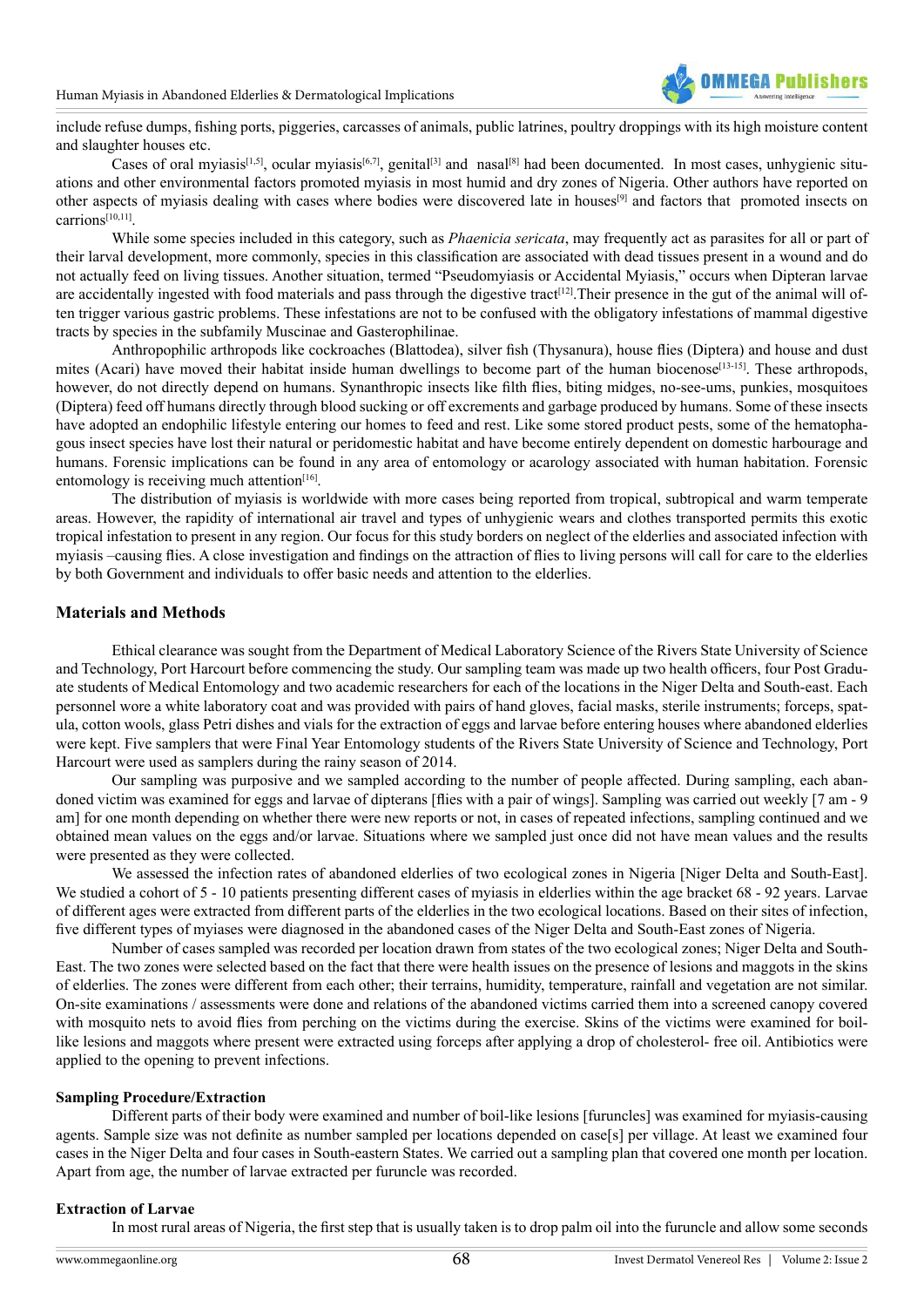

for the suffocating larva to wriggle up to the surface for air. It is usually at this point that the thumb and the first finger are placed around the furuncle and pressed [press as if one is pressing a pimple; administer just a little but firm pressure] to force the larva out. However in this study we applied a drop of cholesterol-free oil [Laser oil] which is not as heavy as palm oil but allows easier movement of the larvae within the cavity. Manual extraction was done with the aid of a pair of forceps. More than 94% of rural people interviewed in Niger Delta extracted maggots from the skin manually using their fingers[\[4\]](#page-6-1).

#### **Data Analyses**

Statistical analyses were performed using SPSS software. A-Z-test of means was used to determine whether the mean number of maggots collected differed significantly between the two ecological zones. Paired t-test was used to assess the significant difference between the numbers of larvae collected from the two zones. Pie charts were also used to show proportional distribution of data collected on the number of larvae in abandoned elderlies from the two zones of study. Correlation analysis was adopted to determine the relationship between number of larvae in the male and female elderlies, t-test was also used to assess whether larval distribution was higher in females than in males. Analysis of variance [ANOVA] was applied on the distribution of the developmental stages on elderlies In situations where there were significant differences between treatment combinations, Students' Newman Keule's [SNK] test, a furtherance of Duncan's Multiple Range Test [DMRT] was used to separate the means for a confirmation of significance.

# **Results and Discussion**

Myiasis in abandoned elderlies was not a common occurrence in the Niger Delta region or elsewhere in Nigeria except in cases of contagious or infectious diseases and relations as it were showed behavior of neglect as they were mindful of contacting the disease. In Ughelli, we had a case of Tuberculosis and we could not collect samples. The door to the hut where the victim was kept was locked; only opened when food was pushed into the room. Sampling was hindered for the obvious reason of the samplers also endangering their own lives too. There also cases of aggressive HIV victims that threatened biting people; dipteran larvae were seen moving on the mats from the female victim's body, she died before our next attempt to sample. That was a case of neglect, no medical care and in addition to her aggression; people were scared going to her.



**Figure 1:** Distribution of C. anthropophaga in Abandoned Elderlies in the Niger Delta, 2014.

 In most of the locations, female elderlies attracted higher numbers of fly larvae in the Niger Delta than the males [Figure. 1], in Ughelli there were significantly higher number of larvae extracted from females [SNK, P < 0.05] and the number of larvae from Ughelli significantly differed from the number extracted from female elderlies from Eket in 2014 [SNK,  $P \le 0.05$ ]. Higher incidences of myiasis in abandoned elderlies were obvious as the gravid female flies deposited their eggs on wounds, soiled cloths, mats and mattresses. Pupae were also collected as last instar larvae migrated under the mats, cloths and other beddings to pupate. In most cases, the presence of first instar larvae along with older larvae implied that apart from previous infections that gravid females were revisiting for more egg depositions on wounds. [Figure. 2] showed that in the South-east, the number of larvae extracted from female elderlies was significantly higher numbers than in males too. Significantly higher number of larvae [>160] was extracted from the bodies of female elderlies from Ohaji, followed by those from Ogbaru [ >120] in South-east [D. M. R. T., S N K. P < 0.05]. The terrain of Ogbaru was similar to the Niger Delta's with high environmental humidity and rainfall. The high humidity favoured the multiplication of myiasis agents and they preferred such environmental situations for ovi position and larval developments. Data collected from different parts of the body showed almost all parts of the body were affected [Figures 3 - 5]. In Eket, significantly higher number of larvae was extracted from the buttocks followed by those extracted from the groins.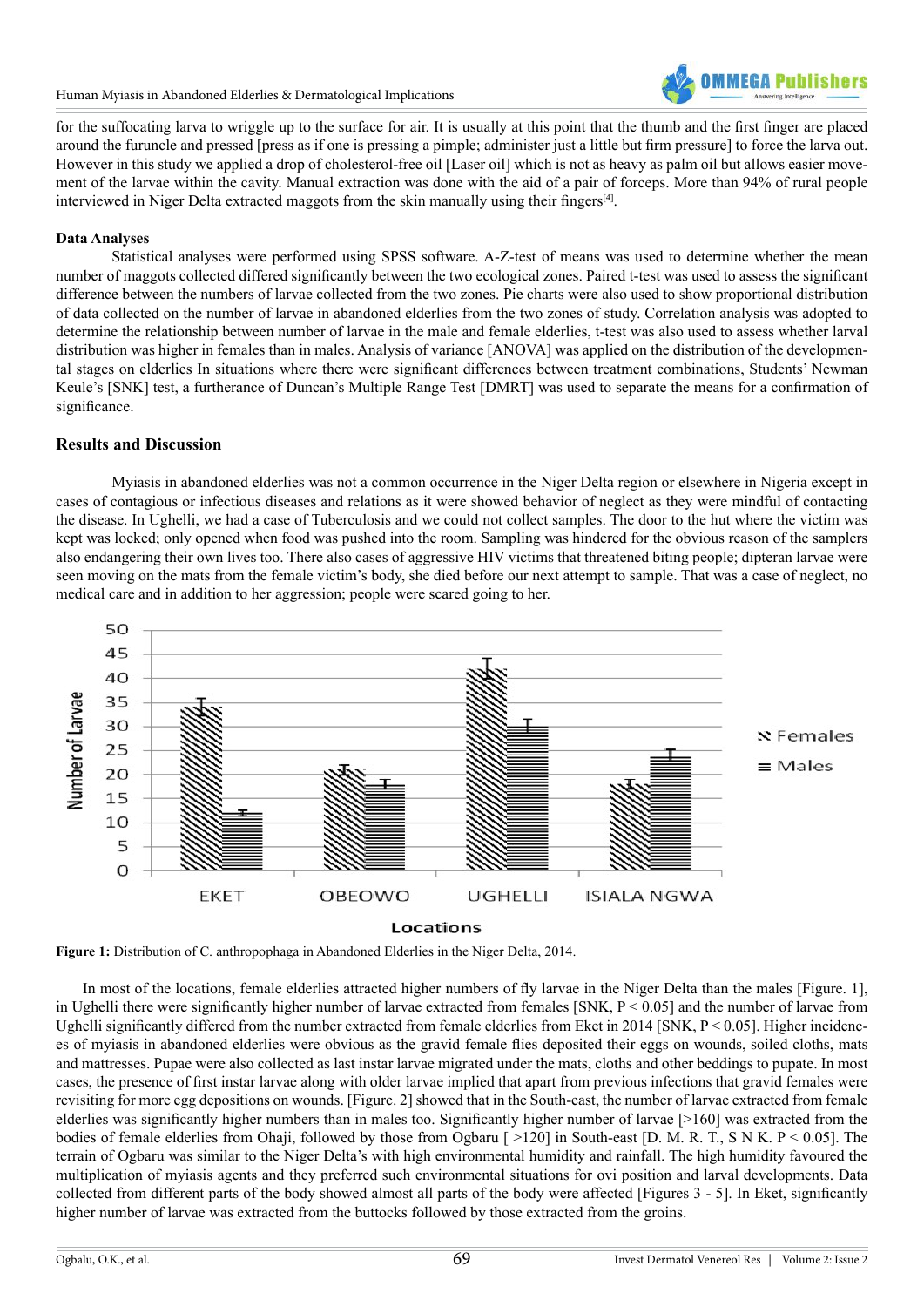



**Figure 2:** Distribution of Dipteran Larvae in Abandoned Elderlies in South-east Nigeria, 2014.



**Figure 3:** Distribution of C. anthropophaga on an Abandoned Female Elderly in Eket 2014.



**Figure 4:** Distribution of Dipteran Larvae on an Abandoned Female Elderly in Obeowo, 2014.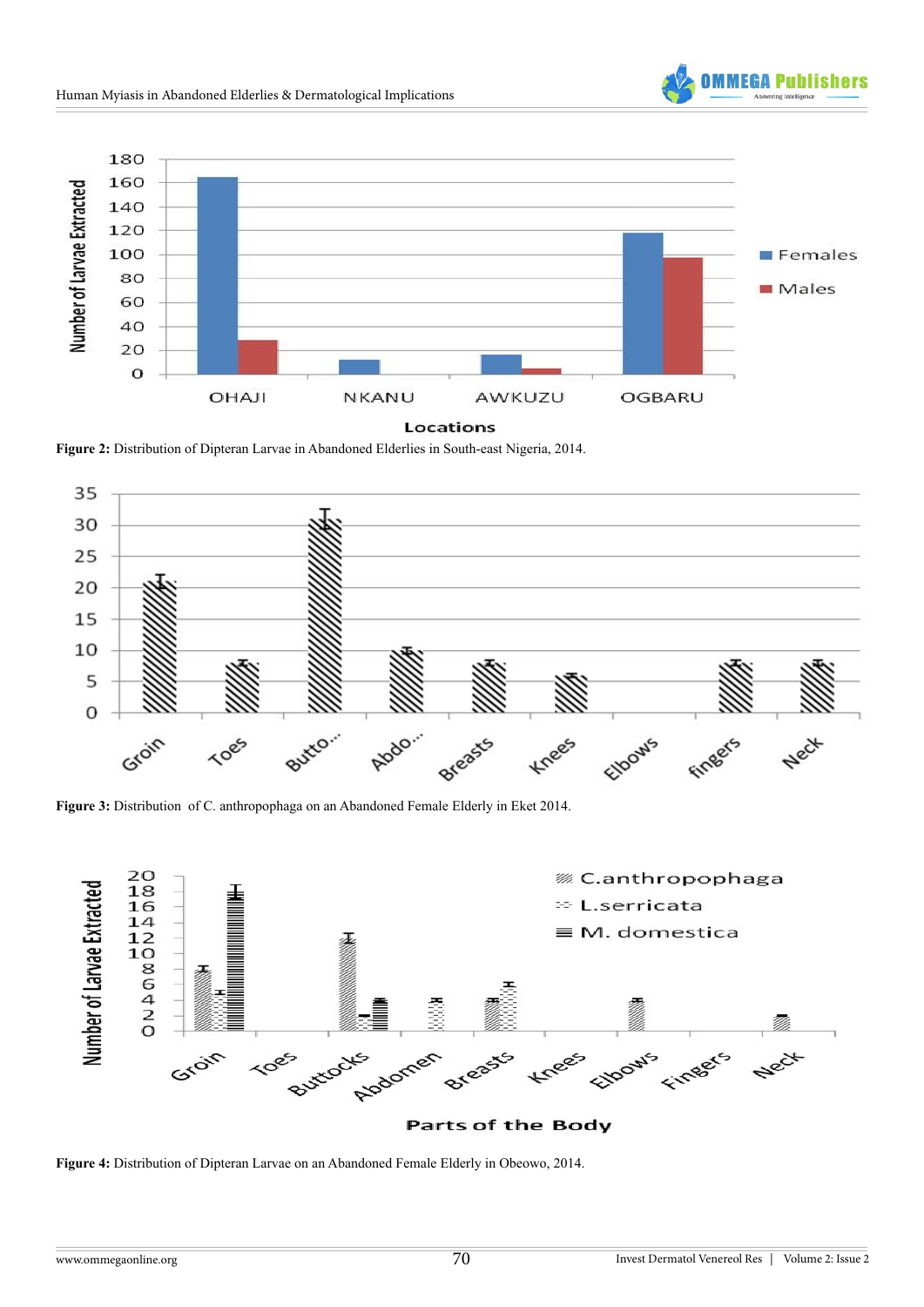

**Figure 5:** Distribution of Dipteran Larvae in Abandoned Elderly Males in Ogbaru, South East, 2014.

In Ogbaru town [Figure. 5] of South-east, another myiasis-causing fly, *Chrysomia* sp was extracted in male elderlies in the area. Dermatological data showed variations in infection rates of dipteran larval distributions in the abandoned elderlies of Ogbaru Town in South-east; prominent among them were *C.anthropophaga* 46% [CI 24.5 - 46.3]; *Chrysomia* sp 27% [CI 95%, 18.3 - 27.3]; *L. serricata* 20% [CI 95%17.5 - 20.6] and *Sarcophaga vilosa*, 7% [CI 5.3 - 7.4]. Percentage of *C.anthropophaga* extracted from the abandoned females was significantly higher than those of other larvae, an infection rate of *C. anthropophaga* was 40% in Ughelli, [CI 95%, 32.4 - 40.1]; 29% infection by *L. serricata* [CI 95%, 27.1 - 29.2]; *Chrysomia* sp 22% [CI 95%, 21.2 - 22.7] and infection rate of S. vilosa was significantly low [Figure. 6].



**Figure 6:** Distribution of Dipteran Larvae in Abandoned Female Elderlies of Ogbaru Town in South-east, 2014.

Generally abandoned elderlies harboured dipteran larvae of different stages that emerged as larvae from eggs deposited on different parts of their bodies. The decomposing portions of their bodies and the foul odour that accompanied it attracted the gravid females of the myiasis-causing flies. T-test at 5% level of probability confirmed that the number of larvae from females' elderlies was significantly higher than those from the males. What was not easily discernible was the reason for higher attraction to females more than the males; the populations of dipteran larvae were higher in females from all the locations. The females' orifices might have contributed to this; as such areas oozed more fluids than in the males. The lack of personal hygiene could be the contributing factor for the cause of myiasis, and the vulva seemed a favorable site in unhygienic situations of rural women[\[3\]](#page-6-3). More so with the genital myiasis, Baidya [2009] also reported that female flies possibly are attracted by the fetid odor, and lay eggs in existing lesions. Thereafter, the larvae invade the tissue and feed themselves on living tissues. Genital prolapse could aggravate myiasis in the vaginal area causing oozing of fluids and subsequent infestation. Higher infestations affect physiological functions by destroying host tissues. Other authors<sup>[17-19,9,11]</sup> documented the roles of insects' activities on abandoned elderlies and carrions. Lopez-Costa et al<sup>[\[20\]](#page-6-11)</sup>. 2008 reported on myiasis of a severe complete uterine prolapse in an 89 year old woman. Wounds on the body of living persons should be attended to as they are potential targets to flies that live and feed on corpses at early stages of decomposition. In some rural settings in Nigeria, poverty is another factor apart from unhygienic situations that promotes myiasis and those in poverty stricken villages do not have financial aids or access to health centers.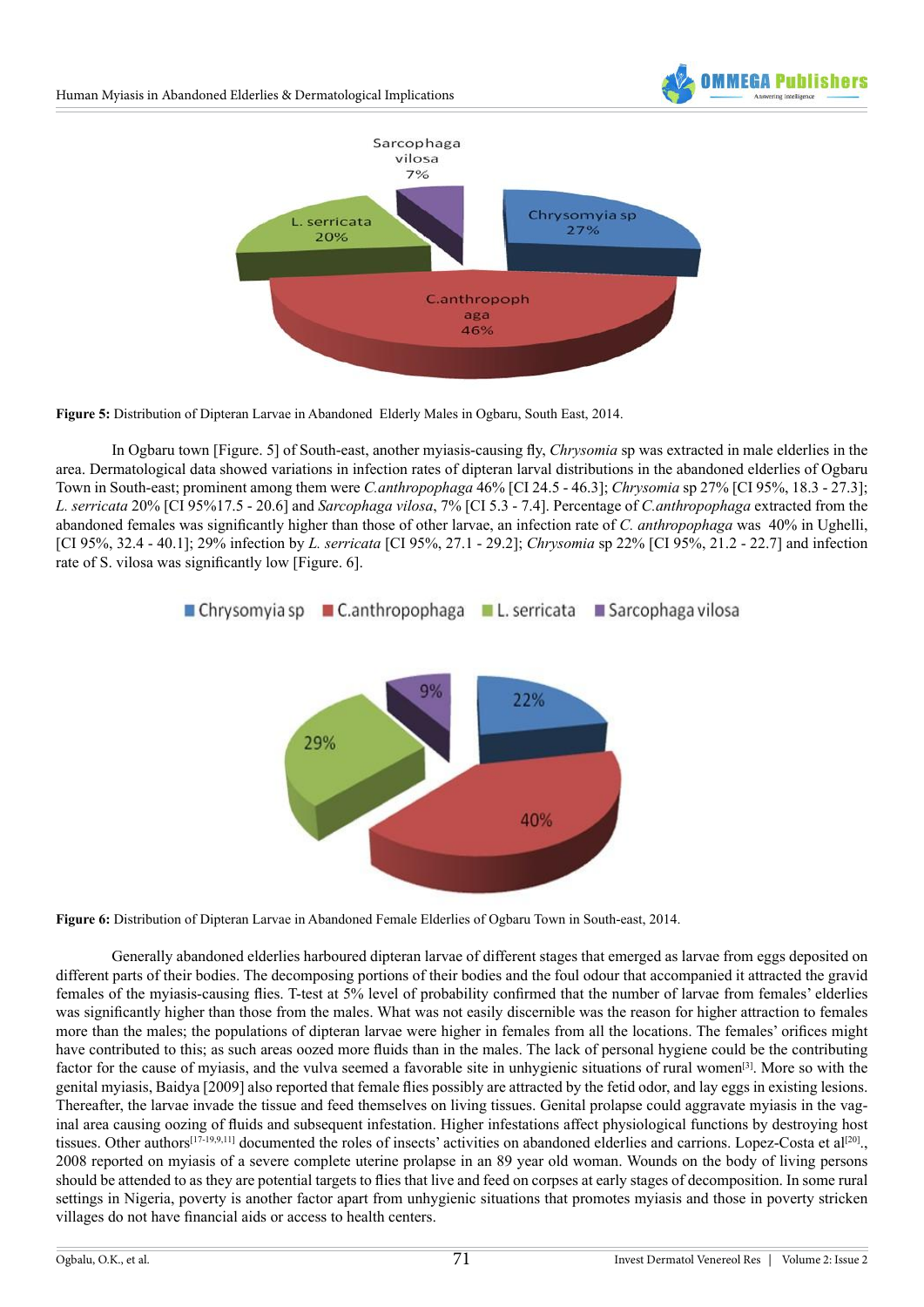

Human Myiasis in Abandoned Elderlies & Dermatological Implications

The number of *C. anthropophaga* was still higher in abandoned female elderlies in Ogbaru town of Anambra State, Southeast of Nigeria, 54% [C I 95%, 38.5 - 54.5]; following the warble fly population was that of *Chrysomia* sp, 26% [C I 95%, 17.4 - 26.3]; *L. serricata* 14% [C I 95% [13.2 - 14.5] and *S.vilosa* with its low record of 6% [4.4 - 6.2] the elderlies of the other locations almost followed the same trend but with much lower populations of dipteran larvae in the bodies of abandoned elderlies.

In the Niger Delta, higher infection rates were higher in females than in males [Figures. 7 and 8]. Dermatological data of the myiasis in abandoned elderlies from the Niger Delta zone showed that infection rates were significantly higher in females than in males of Ughelli town [t-test<sub>0.95</sub>, P < 0.05]. Overall infection rates in abandoned females in Ughelli for the respective dipteran larvae were for *C. anthropophaga* 40% [CI 95%,36.7 - 44.6]; *L. sericata*, 29% [CI 95%, 27.5 - 30.3]; *Chrysomia* sp 22% [C I 95%, 20.5 - 22.8]; *S. vilosa* 9% [C I 95%, 8.7 - 8. 8].



#### **Figure 8:** Females Ughelli

#### **Dermatological implications**

This included the perforations of the skins at various points and sites of infections that included stigmatizations and scars of myiasis wounds. Multiple myiases were found on skins of abandoned female elderlies that involved tunneling of larvae in search of necrotic parts of the elderlies' bodies for food. Neglect of elderlies is also a serious forensic case as it is regarded as a means of torture and could lead to death.

Neglect is a severe or persistent lack of attention to an elder's basic needs (such as adequate food, clothing, shelter, medical treatment, nursing care) that endangers or impairs the elder's health or safety. - Neglect also includes the lack of provision of medicine and auxiliary equipment according to medical advice, which causes physical harm to the elder. - If a formal service provider (e.g. Residential Care Homes for the Elderly, Integrated Home Care Services Teams, hospitals) fails to perform its caring responsibility and causes harm to the elder, the case can also be considered as neglect. Some elders were actually abandoned.

Abandonment is the act of neglecting or discarding an elder without justifiable reasons committed by a carer or guardian,